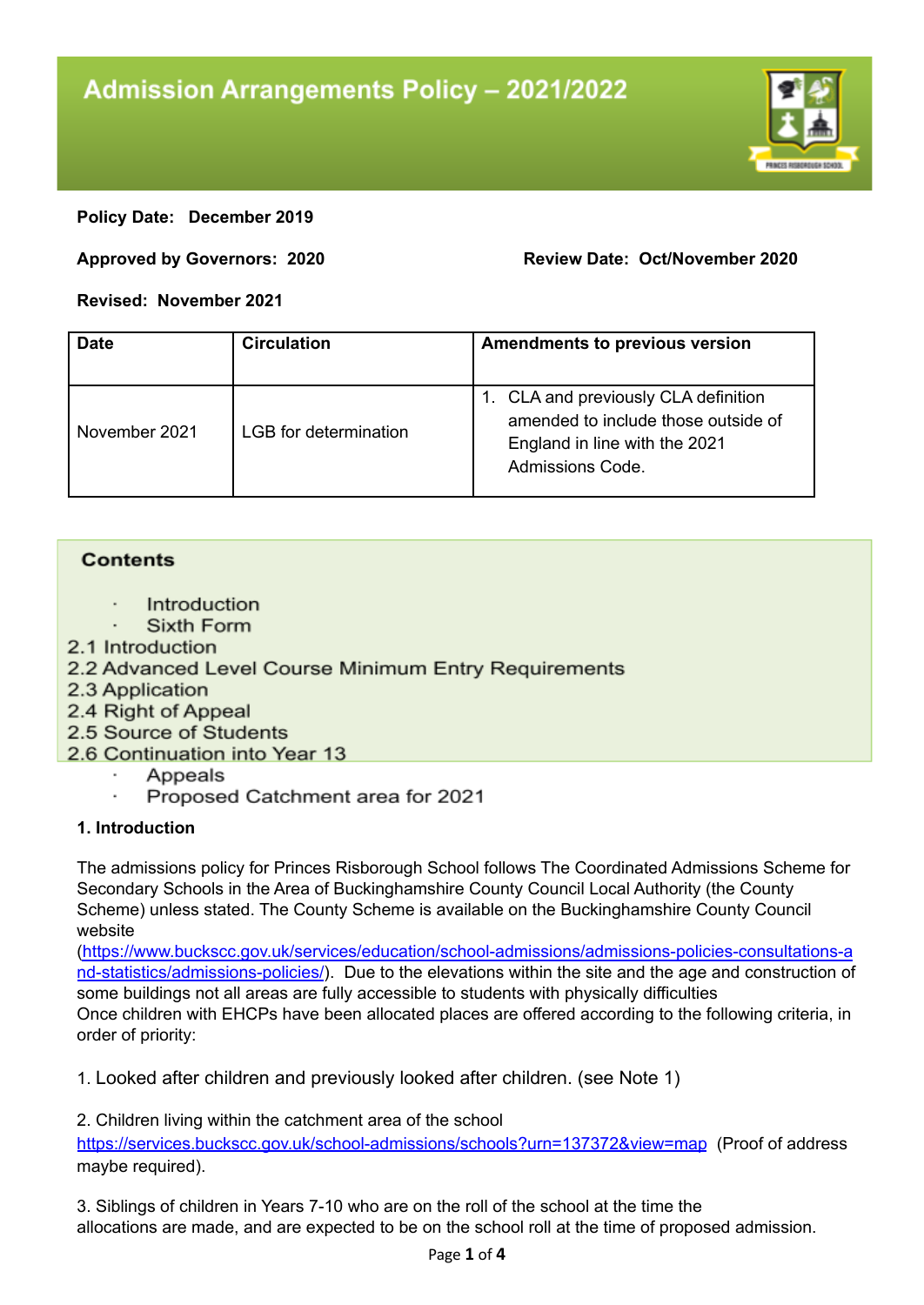4. Children who have exceptional social or medical needs, supported by written evidence from a doctor, social worker, Education Welfare Officer or other appropriate person.

5. Once the above rules have been applied, any further places will be offered in distance order, using the distance between the family's Normal Home Address and the school's nearest entrance gate, offering the closest first. A straight line distance is used. (Proof of address maybe required)

Admissions for all other year groups and in year admissions will be dealt with in accordance with this policy.

Students will be admitted at the age of 11+ without reference to ability or aptitude using the criteria below. The admission number for September 2021 will be 180. The academy intends to hold waiting lists for any oversubscribed year group after the 1st September. Applications for inclusion on the waiting list must be made on the academy's appropriate form and they will be ranked according to our over-subscription criteria as above. We have to admit any student who is the subject of a 'direction' by the LA or allocated to us according to the local Fair Access Protocol and any such students take precedence over the waiting list.

Where some, but not all, of the children who qualify under one of these rules, can be taken priority will be given to children by taking account of the next rule (or rules) in the numbered list to decide who has priority for places.

If it still not possible to decide between two applicants who are equidistant then a random allocation will be made to allocate the final place. An explanation of the method of making random allocations is on the council website.

## **Note 1: Definition of Looked After Children and Previously Looked After Children.**

For admissions purposes a 'looked after child' or a child who was previously looked after but immediately after being looked after became subject to an adoption, child arrangements, or special guardianship order including those who appear to have been in state care outside of England and ceased to be in state care as a result of being adopted. A looked after child is a child who is (a) in the care of a local authority, or (b) being provided with accommodation by a local authority in the exercise of their social services functions (see the definition in Section 22(1) of the Children Act 1989).

## **2. Sixth Form**

#### **2.1 Introduction**

All Sixth Form students must be following a full time timetable. For Advanced Level students this is normally considered to be not less than three full Advanced Level subjects or BTEC National equivalents in Year 12 and at least three full A' Levels or BTEC equivalent in Year 13. Any programme of study which is less than three full A' Levels or equivalent cannot be considered full time. Students who do not propose following or sustaining a full time programme of study cannot be admitted.

Students are normally admitted at the start of Year 12 with the expectation of staying for Years 12 and 13. In exceptional circumstances, students will admitted at the beginning of Year 13 with a view to complete a further one or two years in the Sixth Form. Only in exceptional circumstances will an existing student be allowed to remain for further study in Year 14 and no new entrants will be admitted in Year 14. No student will remain on roll beyond the end of Year 14.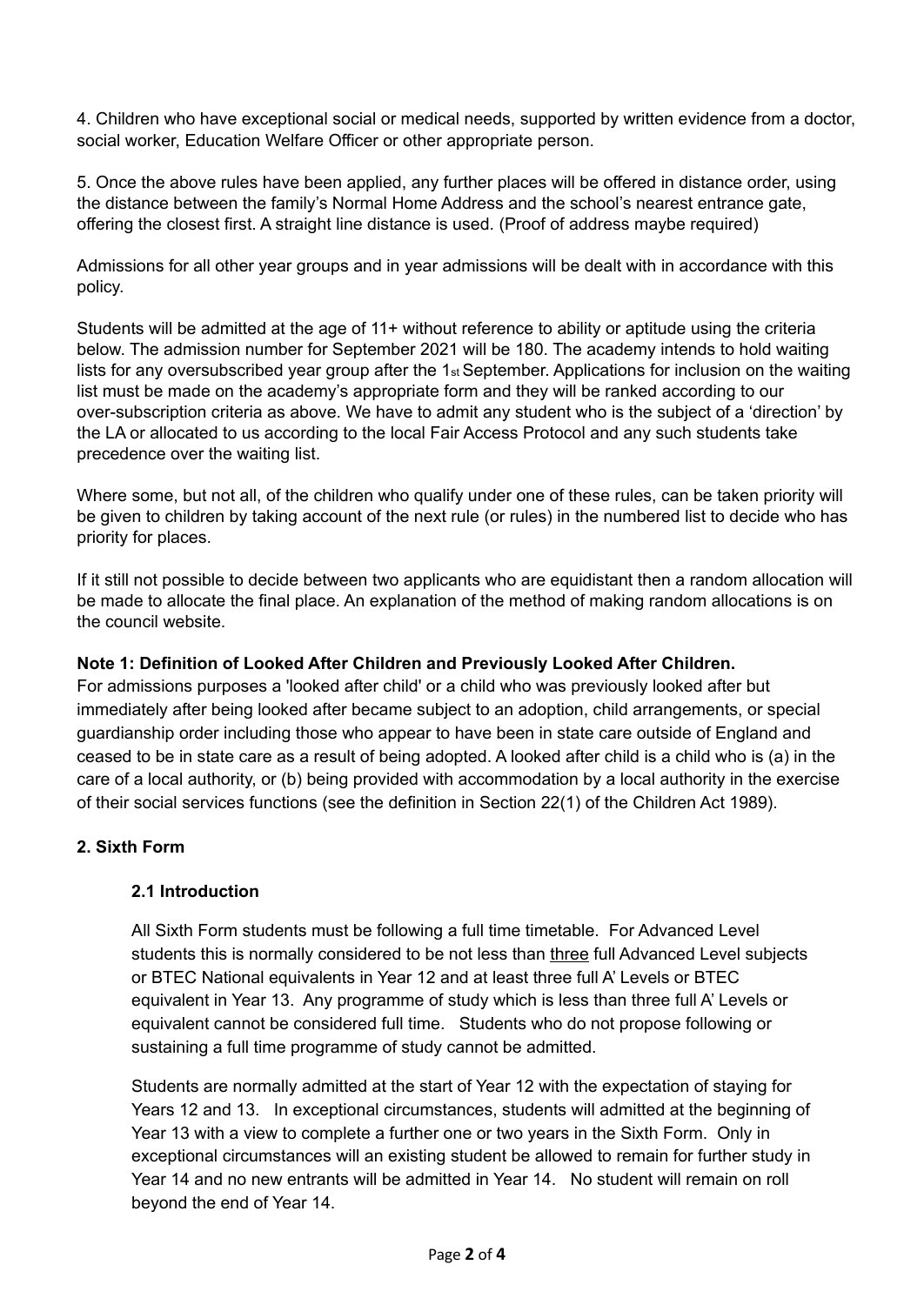# **2.2 Advanced Level Course Minimum Entry Requirements**

- General admissions policy: All students are normally required to have passed at least five GCSEs or equivalent at 9 – 4 grade or equivalent including English Language and Mathematics unless there are exceptional circumstances. No students may be admitted who are without a minimum grade 4 pass in both GCSE English and GCSE Mathematics unless there are exceptional circumstances in which that student has transferred from a school in a country where English academic qualifications are not normally offered.
- Students must be able to start the Advanced Level course, unless there are significant extenuating circumstances, no later than three weeks after the commencement of the autumn term at the start of Year 12. Students would not normally be allowed to join the Sixth Form after the third week in September.
- Individual A' Level subjects may insist on an additional minimum entry requirement, for instance grade "66" or above [or equivalent] at GCSE in Science to take A' Level Science. These additional entry requirements will be detailed in the Sixth Form Prospectus and, once again, will be subject to extenuating circumstances but normally a student would not be admitted onto specific courses if those course specific entry requirements had not been met. Failure to meet individual subject entry requirements will not preclude acceptance into the Sixth Form for other courses if the general entry requirements are met. In such cases, students will be advised of the courses they have sufficient requirements to study immediately following GCSE results. The individual entry requirements published in the Sixth Form Prospectus for the appropriate year of entry will be considered to apply as individual entry requirements may change from year to year.

# **2.3 Application**

Application will be through the Sixth Form Application Form, which will be issued to all Princes Risborough School students in the Autumn term of Year 11. External applicants will receive this form on request or can download it from the school website. All students from Princes Risborough School who meet the entry requirements will be entitled to a place.

No student may be selected on the basis of interview although all applicants will be invited to take part in an informal discussion about course suitability and Sixth Form Induction.

# **2.4 Right of Appeal**

Any applicants turned down for Sixth Form places must be notified of their right to appeal against the decision to an independent body.

## **2.5 Source of Students**

- All Princes Risborough School students who are able to meet the minimum entry requirements have the right to a Princes Risborough School Sixth Form place.
- In the event of being oversubscribed, selection of students will take place on the basis of GCSE points, with the highest GCSE points average being accepted.